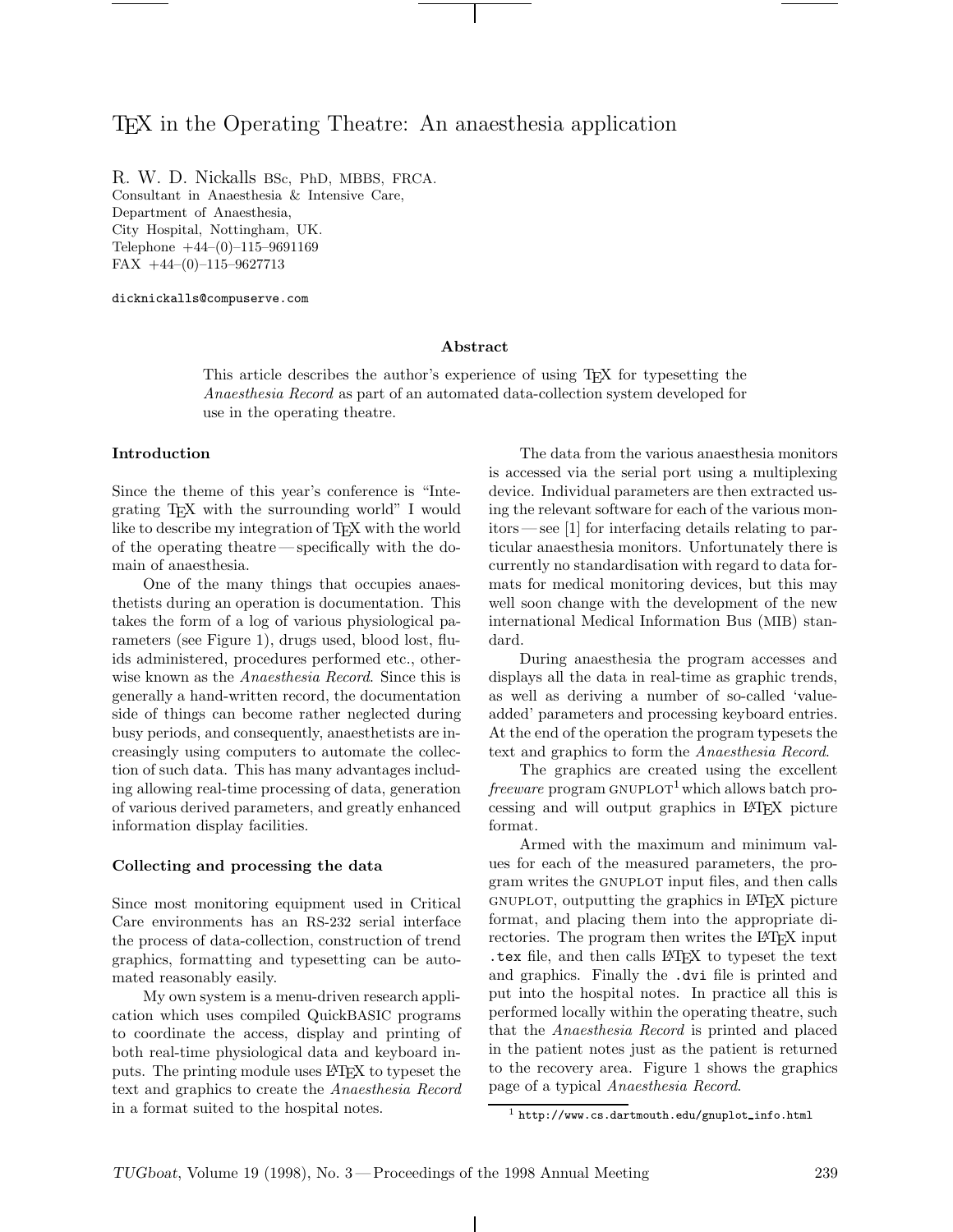### **Advantages of ASCII-based systems**

The fact that both TEX and GNUPLOT use inputs which are ASCII-based has the great advantage that their input files can be written on-the-fly by the coordinating computer program. Such flexibility allows the final text and graphics of the document to be tailored to the data. For example, this allows the axes of graphs to be automatically adjusted depending on maximum and minimum values. Similarly, text layout can be made to vary depending on the particular keyboard entries made during the operation.

# **Small is beautiful**

An automated system for data collection, display and printing has clear advantages over the usual hand-written method; it is certainly a more accurate record, and physiological data can be sampled much more frequently. Furthermore, keyboard entry of drugs and other information can be made simple and fast by careful design of the interface.

Since this is a specific stand-alone application, it is possible to use a much cut-down version of LATEX consisting only of the essential files, fonts and style options required for the application, with the effect that the size of the printing module can be made extremely small. A not insignificant bonus, therefore, of using TEX as the typesetting engine is that I am able to make use of old 386 PCs having relatively small hard-drives, which have been discarded by my memory-hungry colleagues!

# **References**

1. Nickalls RWD and Ramasubramanian R (1995). Interfacing the IBM-PC to medical equipment; the art of serial communication. Cambridge University Press, Cambridge, UK. pp 402. ISBN: 0 521 46280 0.